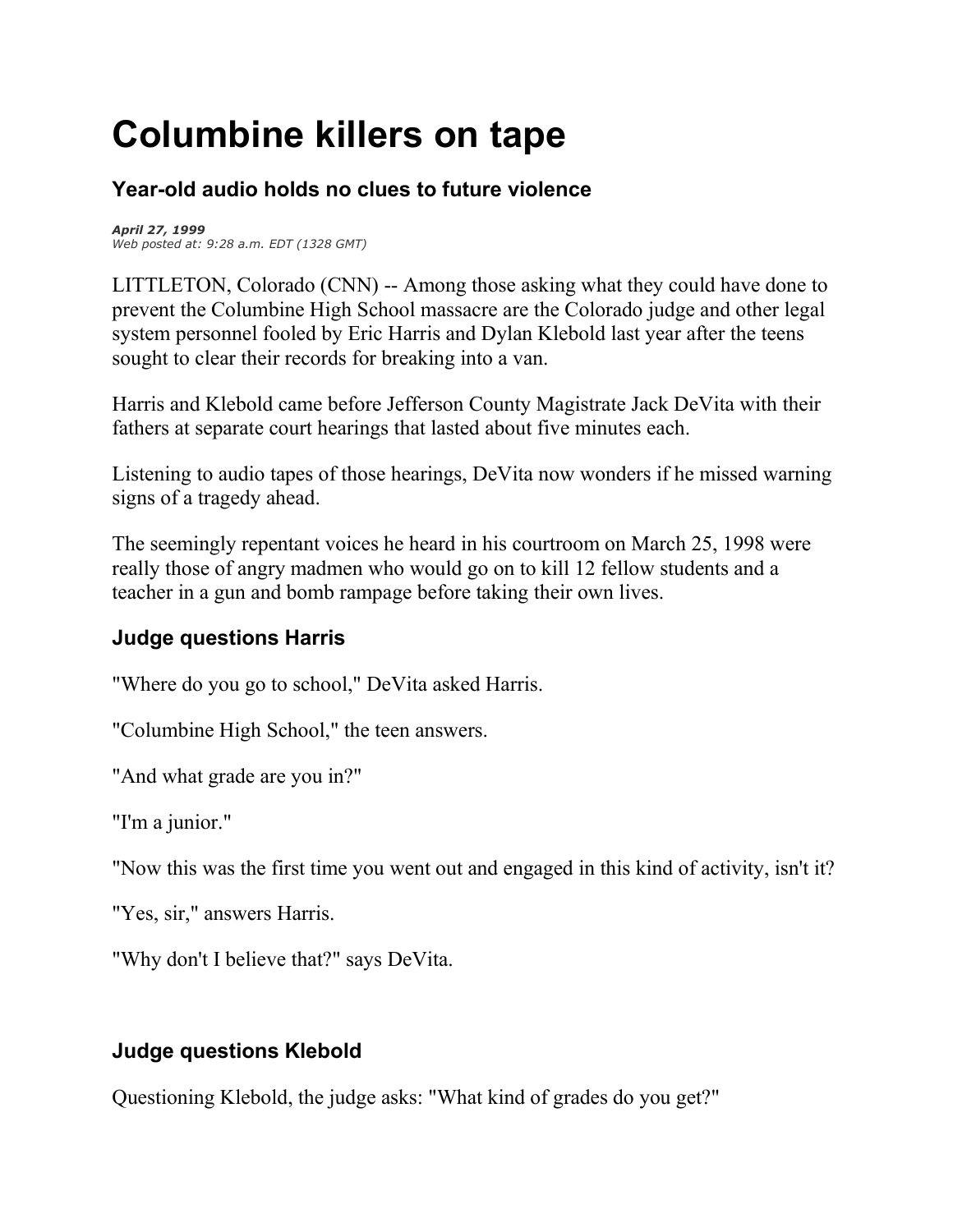"C-minus, sir. C-plus, B-minus average."

Addressing the court moments later, Klebold's father says: "This has been a rather traumatic experience, I think. It's probably a good, a good thing, a good experience that he did get caught the first time. As far as I can tell, this was the first time."

"Would he tell you if there were any more?" DeVita wonders.

"Yes, he would, actually."

"It means you got a good relationship?"

"Yes," replies Thomas Klebold.

### **'They were able to fool everybody'**

At the same time they were planning their attack on Columbine, the teens completed 45 hours of community service, received counseling and wrote an apology to the car's owner. Harris received additional counseling in anger management.

Less than three months ago, their court officer recommended that the teens be allowed to complete the program early because of their bright prospects.

Klebold "is intelligent enough to make any dream a reality," the unidentified officer wrote. Harris enjoyed his anger-management counseling and "is a very bright young man who is likely to succeed in life," he wrote.

The diversion officer now feels terrible, said his boss, Jefferson County District Attorney Dave Thomas.

"He's anguishing over what happened here," said Thomas, who believes the officer did the best he could.

"These guys came in and put their best face on," Thomas said. "Most of us in the system wish we were human lie-detectors, but we're not."

In retrospect, DeVita describes Harris and Klebold as "aliens of a different sort. They were able to fool everybody."

"There were no red flags that I saw then," the judge told CNN. "In reviewing the tape, there were none that I see now."